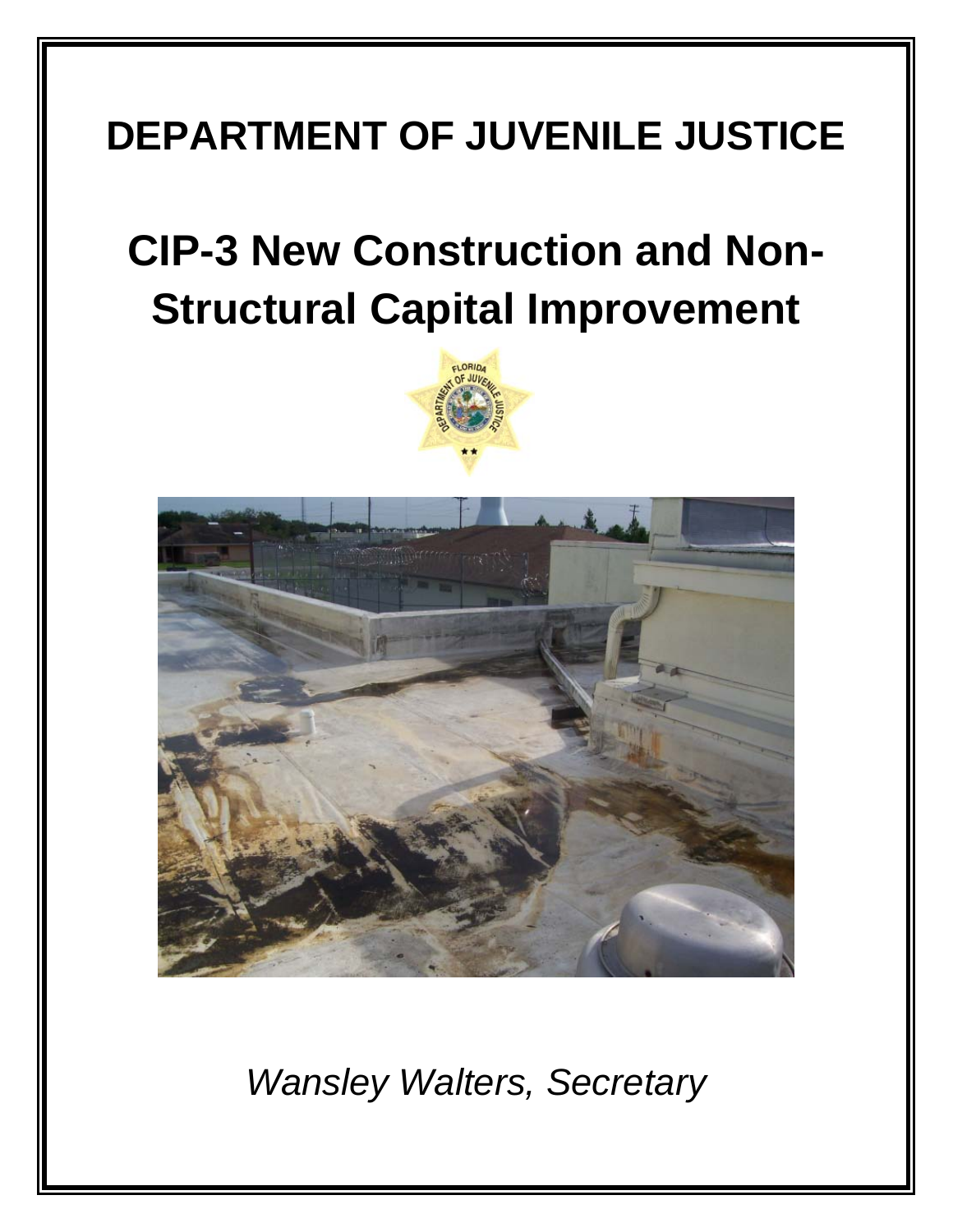### **DEPARTMENT OF JUVENILE JUSTICE**

# Juvenile Detention Program **Detention Centers**

**CIP-3 Project Explanation**





*Wansley Walters, Secretary*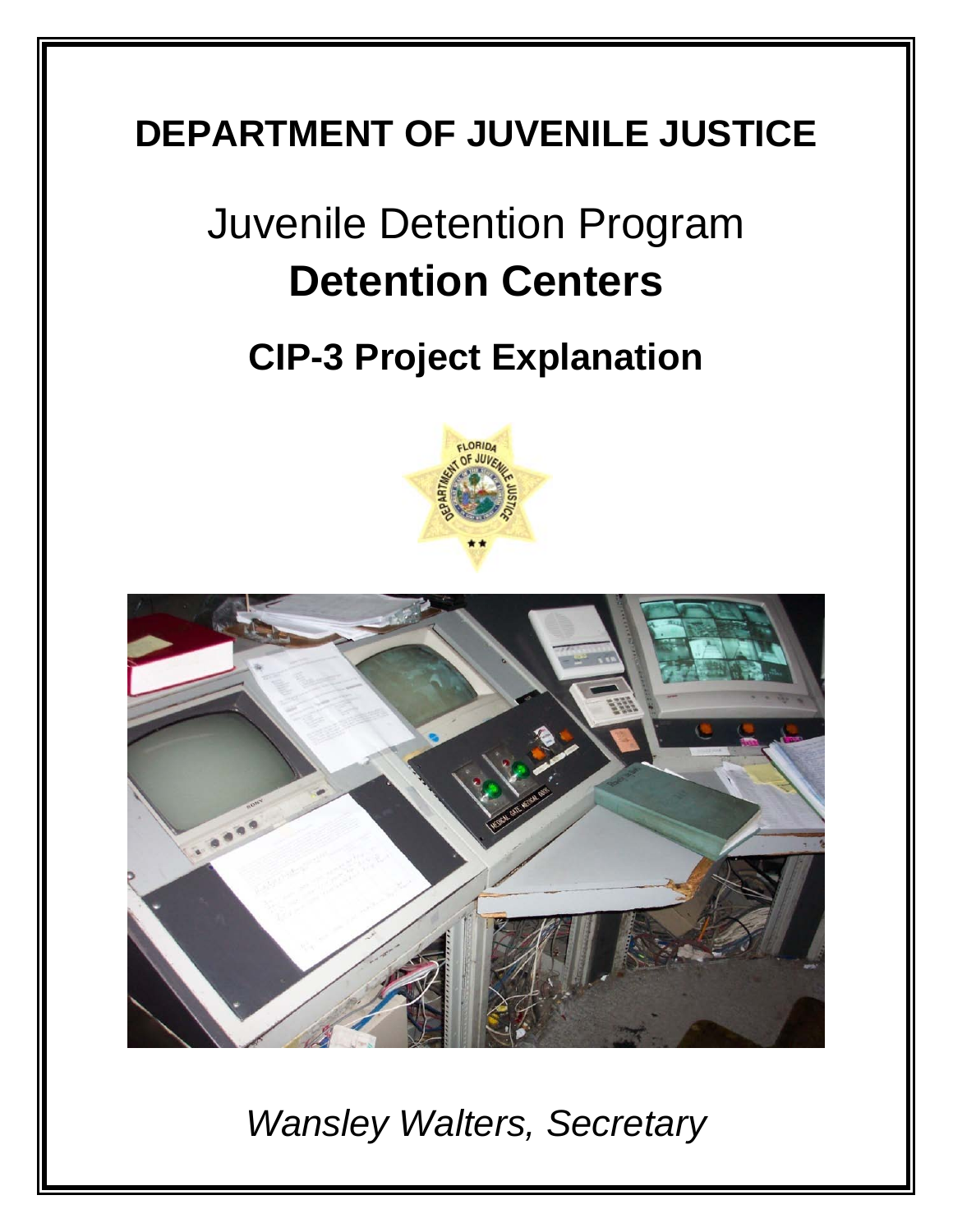| Agency:                               | <b>Department of Juvenile Justice</b>   |                                      |                                         | <b>Agency Priority:</b>            |                                                       | 1                             |                                    |
|---------------------------------------|-----------------------------------------|--------------------------------------|-----------------------------------------|------------------------------------|-------------------------------------------------------|-------------------------------|------------------------------------|
| <b>Budget Entity and</b>              | <b>Detention</b>                        |                                      |                                         | <b>Project Category:</b>           |                                                       |                               |                                    |
| <b>Budget Entity Code:</b>            | 80400100                                |                                      |                                         |                                    |                                                       | <b>SFM</b>                    |                                    |
| <b>Appropriation</b>                  |                                         |                                      |                                         | <b>LRPP Narrative Page:</b>        |                                                       |                               |                                    |
| <b>Category Code:</b>                 | 080410                                  |                                      |                                         |                                    |                                                       |                               |                                    |
| <b>PROJECT TITLE:</b>                 | <b>Duval RJDC, Facility Replacement</b> |                                      |                                         |                                    |                                                       |                               |                                    |
| <b>Statutory Authority:</b>           | FS $187.201(6)(b)1$ , Public Safety     |                                      |                                         |                                    |                                                       |                               |                                    |
| To be Constructed by:                 |                                         | Contract?<br>(Y/N)                   | <b>YES</b>                              | <b>Force Acct.?</b><br>(Y/N)       | N <sub>O</sub>                                        |                               |                                    |
| <b>Facility</b><br><b>Type</b>        | <b>Service</b><br>Load                  | <b>Planned</b><br><b>Used Factor</b> | <b>User Stations</b><br><b>Required</b> | <b>Existing</b><br><b>Stations</b> | <b>New User</b><br><b>Stations</b><br><b>Required</b> | <b>Space</b><br><b>Factor</b> | <b>Net Area</b><br><b>Required</b> |
| 15. Confinement Unit                  | 175                                     | 1                                    | 175                                     | 144                                | 31                                                    | 96.5                          | 76,500                             |
| <b>Geog. Location:</b>                | Jacksonville, FL                        |                                      |                                         |                                    |                                                       |                               |                                    |
| <b>County:</b>                        | <b>Duval County</b>                     |                                      |                                         |                                    |                                                       |                               |                                    |
| <b>Facility</b><br><b>Type</b>        | <b>Net Area</b><br>(sq. ft.)            | <b>Efficiency</b><br><b>Factor</b>   | <b>Gross Area</b><br>(sq. ft.)          | <b>Unit Cost</b>                   | Construction<br>Cost                                  |                               | Occupancy<br><b>Date</b>           |
| <b>Juvenile</b>                       | 76,500                                  | 0.85                                 | 90,000                                  | \$<br>248.00                       | \$<br>22,320,000                                      |                               | Summer 2017                        |
| <b>Detention Center</b>               |                                         |                                      |                                         | \$                                 | \$                                                    |                               |                                    |
| <b>Schedule of Project Components</b> |                                         | FY 2013-14                           | FY 2014-15                              | FY 2015-16                         | FY 2016-17                                            |                               | FY 2017-18                         |
| <b>1. Basic Construction Costs</b>    |                                         | \$                                   | \$                                      | \$                                 | \$                                                    |                               | \$                                 |
| a. Construction Cost                  |                                         |                                      |                                         | 7,588,800                          | 6,472,800                                             |                               | 4,017,600                          |
| b. Permits, Inspections,              |                                         |                                      |                                         |                                    |                                                       |                               |                                    |
| <b>Impact Fees</b>                    |                                         |                                      | 446,400                                 | 669,600                            |                                                       |                               |                                    |
| c. Communication requirements         |                                         |                                      |                                         |                                    |                                                       |                               |                                    |
| (conduits, wiring, etc.)              |                                         |                                      |                                         |                                    |                                                       |                               |                                    |
| d. Utilities outside building         |                                         |                                      |                                         | 446,400                            |                                                       |                               |                                    |
| e. Site Development                   |                                         |                                      |                                         |                                    |                                                       |                               |                                    |
| (roads, paving, etc.)                 |                                         |                                      | 334,800                                 | 558,000                            |                                                       |                               |                                    |
| f. Energy efficient                   |                                         |                                      |                                         |                                    |                                                       |                               |                                    |
| equipment (HVAC only)                 |                                         |                                      |                                         | 669,600                            | 1,674,000                                             |                               | 558,000                            |
| g. Art allowance                      |                                         |                                      |                                         |                                    |                                                       |                               |                                    |
| (F.S., Section 255.043)               |                                         |                                      |                                         |                                    |                                                       |                               |                                    |
| h. Other                              |                                         |                                      |                                         |                                    |                                                       |                               |                                    |
| Subtotal:                             |                                         | $\overline{a}$                       | 781,200                                 | 9.932.400                          | 8.146.800                                             |                               | 4,575,600                          |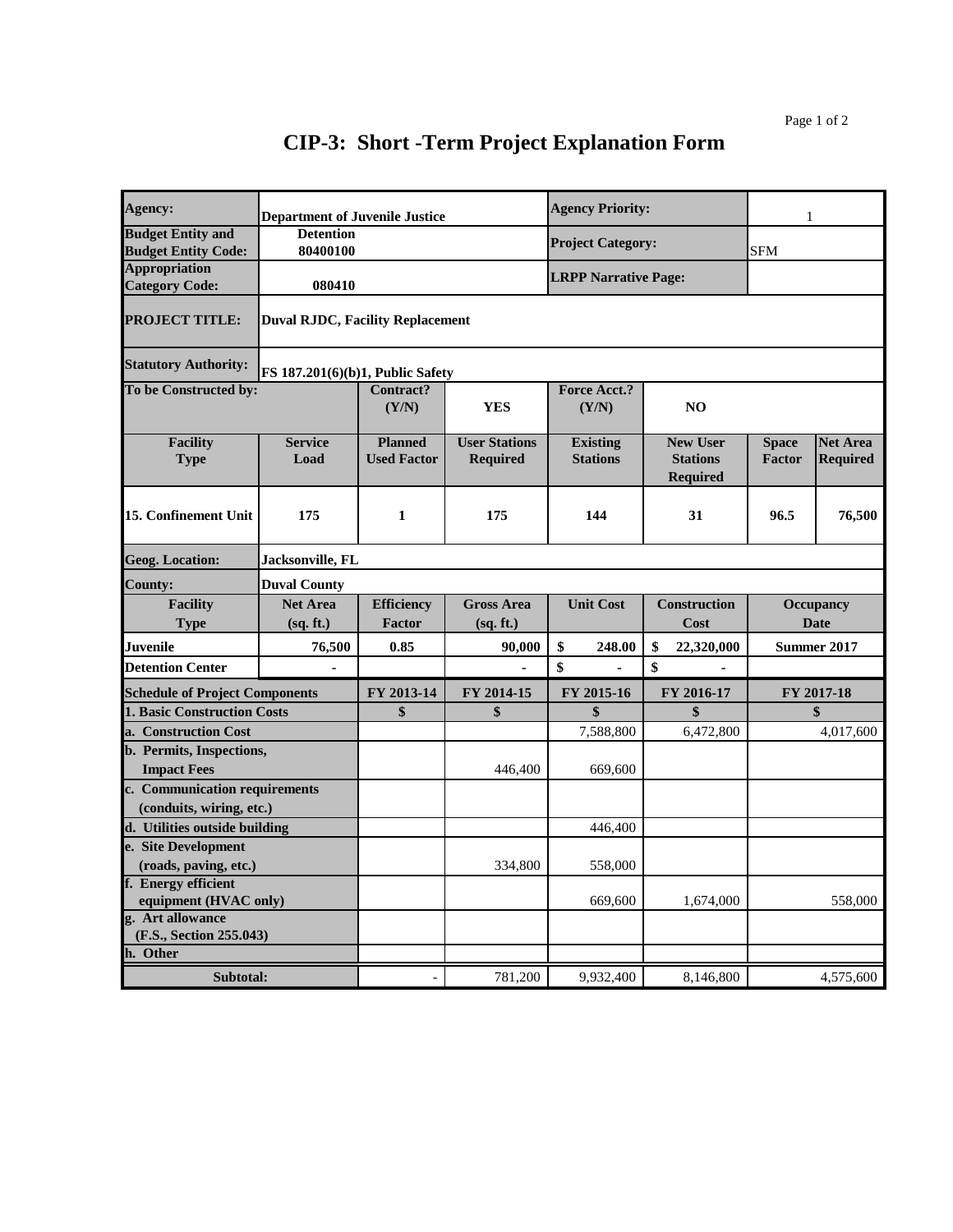| 2. Other Project Costs                              |                  | \$                             | S                       | \$                                 | \$                         | \$              |
|-----------------------------------------------------|------------------|--------------------------------|-------------------------|------------------------------------|----------------------------|-----------------|
| a. Land/Existing Facility Acqstn                    |                  |                                |                         |                                    |                            |                 |
| <b>b. Professional Services</b>                     |                  |                                |                         |                                    |                            |                 |
| 1) Planning/Programming                             |                  | 250,000                        |                         |                                    |                            |                 |
| $2)$ A/E Fees                                       |                  |                                | 1,385,600               |                                    |                            |                 |
| 3) On-site representatives                          |                  |                                |                         |                                    |                            |                 |
| 4) Testing / Surveys                                |                  | 100,000                        |                         |                                    |                            |                 |
| 5) Other professional services                      |                  | 50,000                         |                         |                                    |                            |                 |
| c. Miscellaneous costs                              |                  |                                |                         |                                    |                            |                 |
| d. Fixed/Moveable equipment/furniture               |                  |                                |                         |                                    | 334,800                    |                 |
| Subtotal:                                           |                  | 400,000                        | 1,385,600               |                                    | 334,800                    |                 |
| 3. All Costs $(1 + 2)$                              |                  | 400,000                        | 2,166,800               | 9,932,400                          | 8,481,600                  | 4,575,600       |
| 4. DMS Fee                                          |                  |                                |                         |                                    |                            |                 |
| <b>Total: All Costs by Fund</b>                     |                  |                                |                         |                                    |                            |                 |
| <b>Fund Code:</b>                                   |                  |                                |                         |                                    |                            |                 |
| <b>Fund Code:</b>                                   |                  |                                |                         |                                    |                            |                 |
| <b>TOTAL</b> $(3+4)$                                |                  | \$<br>400,000                  | \$<br>2,166,800         | $\mathbb{S}$<br>9,932,400          | $\mathcal{S}$<br>8,481,600 | \$<br>4,575,600 |
| <b>Appropriations to-date:</b>                      |                  |                                |                         | <b>Projected Costs Beyond CIP:</b> |                            |                 |
| <b>GR</b><br>TF                                     |                  |                                |                         |                                    | <b>GR</b><br>TF            |                 |
| <b>TOTAL</b>                                        |                  |                                | $\overline{50}$         |                                    | <b>TOTAL</b>               | \$0             |
| <b>Changes in Agency Service Costs</b>              |                  | FY 2013-14                     | FY 2014-15              | FY 2015-16                         | FY 2016-17                 | FY 2017-18      |
| <b>Category</b>                                     | <b>Fund Code</b> | \$                             | \$                      | \$                                 | \$                         | \$              |
| <b>Salaries &amp; Benefits</b>                      |                  |                                |                         |                                    |                            |                 |
|                                                     | 1000             |                                |                         |                                    |                            |                 |
| <b>Subtotal</b>                                     |                  |                                |                         |                                    |                            | 550,000         |
|                                                     |                  |                                |                         |                                    |                            |                 |
| <b>OPS</b>                                          |                  |                                |                         |                                    |                            |                 |
| <b>Subtotal</b>                                     |                  |                                |                         |                                    |                            |                 |
|                                                     |                  |                                |                         |                                    |                            |                 |
| <b>Expenses</b>                                     |                  |                                |                         |                                    |                            | 60,000          |
| & Vehicles<br><b>Subtotal</b>                       | 1000             |                                |                         |                                    |                            | 22,000          |
|                                                     |                  |                                |                         |                                    |                            | 16,000          |
| <b>Other (Specify)</b>                              |                  |                                |                         |                                    |                            | 50,000          |
| Food, Contracted Svcs.<br>0.C.O.<br><b>Subtotal</b> | 1000             |                                |                         |                                    |                            | 32,000          |
|                                                     |                  |                                |                         |                                    |                            |                 |
| <b>Fund Totals</b>                                  |                  |                                |                         |                                    |                            |                 |
| <b>TOTAL</b>                                        |                  | \$<br>$\overline{\phantom{a}}$ | \$<br>$\qquad \qquad -$ | $\mathbb{S}$                       | \$<br>$\qquad \qquad -$    | \$<br>730,000   |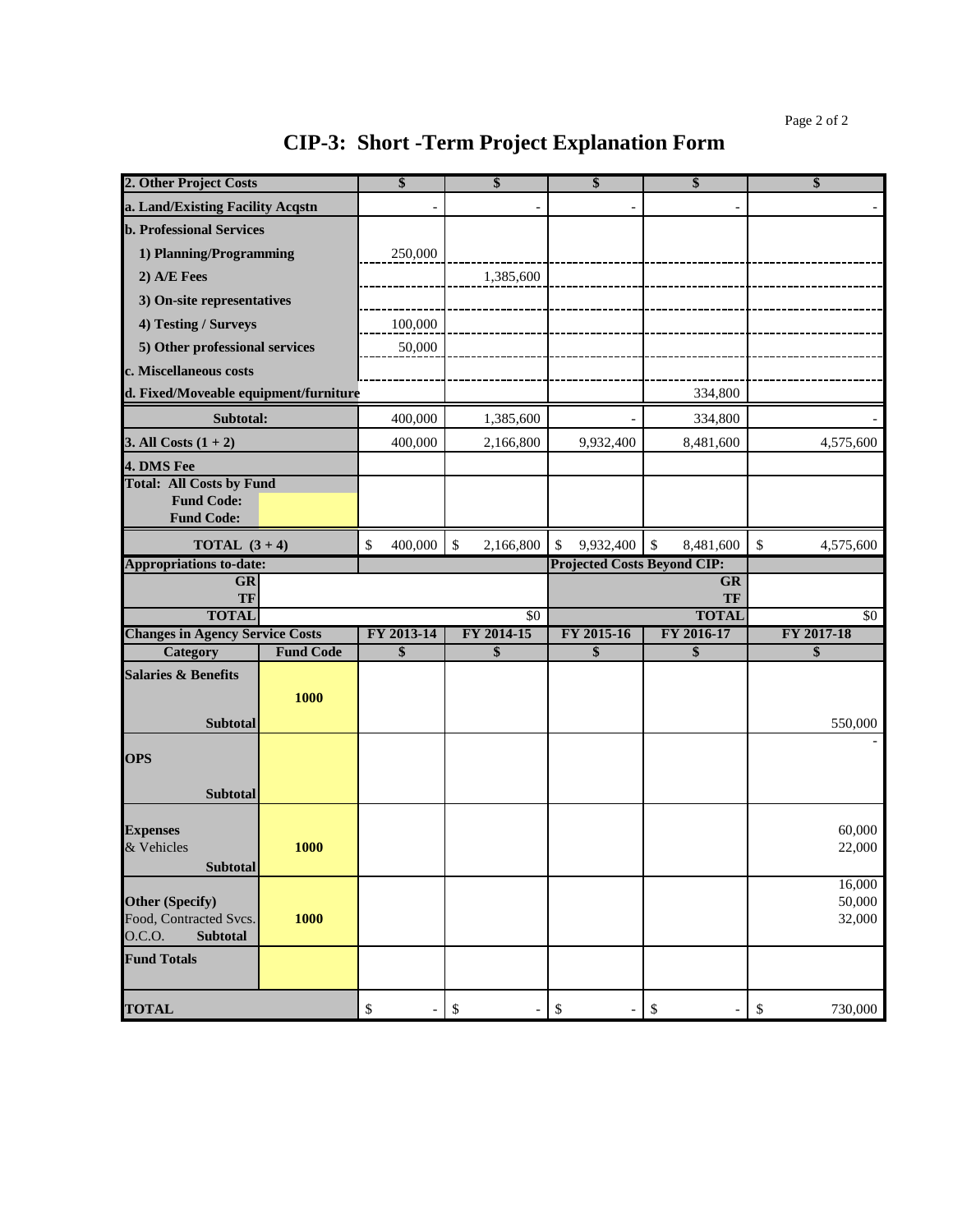| Agency:                                                | <b>Department of Juvenile Justice</b>        |                                    |                                | <b>Agency Priority:</b>      |                                    | 1             |                          |
|--------------------------------------------------------|----------------------------------------------|------------------------------------|--------------------------------|------------------------------|------------------------------------|---------------|--------------------------|
| <b>Budget Entity and</b><br><b>Budget Entity Code:</b> | <b>Detention</b><br>80400100                 |                                    |                                | <b>Project Category:</b>     |                                    | <b>SFM</b>    |                          |
| <b>Appropriation</b><br><b>Category Code:</b>          | 080410                                       |                                    |                                | <b>LRPP Narrative Page:</b>  |                                    |               |                          |
|                                                        |                                              |                                    |                                |                              |                                    |               |                          |
| <b>PROJECT TITLE:</b>                                  | <b>Miami-Dade RJDC, Facility Replacement</b> |                                    |                                |                              |                                    |               |                          |
| <b>Statutory Authority:</b>                            | FS 187.201(6)(b)1, Public Safety             |                                    |                                |                              |                                    |               |                          |
| To be Constructed by:                                  |                                              | <b>Contract?</b><br>(Y/N)          | <b>YES</b>                     | <b>Force Acct.?</b><br>(Y/N) | N <sub>O</sub>                     |               |                          |
| <b>Facility</b>                                        | <b>Service</b>                               | <b>Planned</b>                     | <b>User Stations</b>           | <b>Existing</b>              | <b>New User</b>                    | <b>Space</b>  | <b>Net Area</b>          |
| <b>Type</b>                                            | Load                                         | <b>Used Factor</b>                 | <b>Required</b>                | <b>Stations</b>              | <b>Stations</b><br><b>Required</b> | <b>Factor</b> | <b>Required</b>          |
| 15. Confinement Unit                                   | 250                                          | 1                                  | 250                            | 226                          | 24                                 | 96.5          | 96,050                   |
| <b>Geog. Location:</b>                                 | Miami, FL                                    |                                    |                                |                              |                                    |               |                          |
| <b>County:</b>                                         | <b>Dade County</b>                           |                                    |                                |                              |                                    |               |                          |
| <b>Facility</b><br><b>Type</b>                         | <b>Net Area</b><br>(sq. ft.)                 | <b>Efficiency</b><br><b>Factor</b> | <b>Gross Area</b><br>(sq. ft.) | <b>Unit Cost</b>             | <b>Construction</b><br>Cost        |               | <b>Occupancy</b><br>Date |
| <b>Juvenile</b>                                        | 96,050                                       | 0.85                               | 113,000                        | \$<br>248.00                 | \$<br>28,024,000                   |               | Summer 2017              |
| <b>Detention Center</b>                                |                                              |                                    |                                | \$                           | \$                                 |               |                          |
| <b>Schedule of Project Components</b>                  |                                              | FY 2013-14                         | FY 2014-15                     | FY 2015-16                   | FY 2016-17                         |               | FY 2017-18               |
| <b>1. Basic Construction Costs</b>                     |                                              | \$                                 | \$                             | \$                           | \$                                 |               | \$                       |
| a. Construction Cost                                   |                                              |                                    |                                | 9,528,160                    | 8,126,960                          |               | 5,044,320                |
| b. Permits, Inspections,                               |                                              |                                    |                                |                              |                                    |               |                          |
| <b>Impact Fees</b>                                     |                                              |                                    | 560,480                        | 840,720                      |                                    |               |                          |
| c. Communication requirements                          |                                              |                                    |                                |                              |                                    |               |                          |
| (conduits, wiring, etc.)                               |                                              |                                    |                                |                              |                                    |               |                          |
| d. Utilities outside building                          |                                              |                                    |                                | 560,480                      |                                    |               |                          |
| e. Site Development                                    |                                              |                                    |                                |                              |                                    |               |                          |
| (roads, paving, etc.)                                  |                                              |                                    | 420,360                        | 700,600                      |                                    |               |                          |
| f. Energy efficient                                    |                                              |                                    |                                |                              |                                    |               |                          |
| equipment (HVAC only)<br>g. Art allowance              |                                              |                                    |                                | 840,720                      | 2,101,800                          |               | 700,600                  |
| (F.S., Section 255.043)                                |                                              |                                    |                                |                              |                                    |               |                          |
| h. Other                                               |                                              |                                    |                                |                              |                                    |               |                          |
| Subtotal:                                              |                                              |                                    | 980,840                        | 12,470,680                   |                                    |               |                          |
|                                                        |                                              | $\overline{a}$                     |                                |                              | 10,228,760                         |               | 5,744,920                |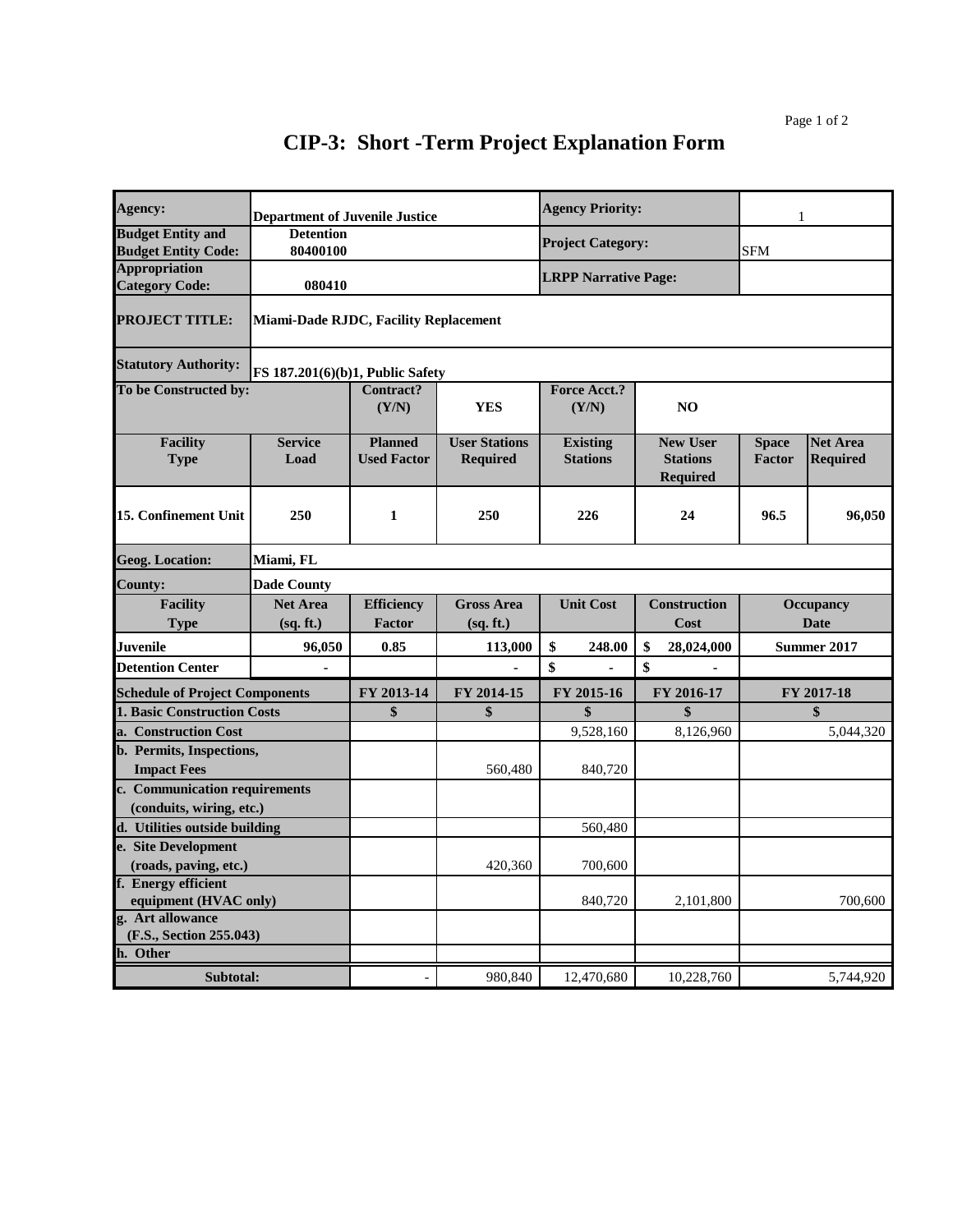| 2. Other Project Costs                 |                  | \$                                       | \$                               | \$                                 | \$                          | \$                         |
|----------------------------------------|------------------|------------------------------------------|----------------------------------|------------------------------------|-----------------------------|----------------------------|
| a. Land/Existing Facility Acqstn       |                  |                                          |                                  |                                    |                             |                            |
| <b>b. Professional Services</b>        |                  |                                          |                                  |                                    |                             |                            |
| 1) Planning/Programming                |                  | 350,000                                  |                                  |                                    |                             |                            |
| 2) A/E Fees                            |                  |                                          | 1,741,920                        |                                    |                             |                            |
| 3) On-site representatives             |                  |                                          |                                  |                                    |                             |                            |
| 4) Testing / Surveys                   |                  | 100,000                                  |                                  |                                    |                             |                            |
| 5) Other professional services         |                  | 50,000                                   |                                  |                                    |                             |                            |
| c. Miscellaneous costs                 |                  |                                          |                                  |                                    |                             |                            |
| d. Fixed/Moveable equipment/furniture  |                  |                                          |                                  |                                    | 420,360                     |                            |
| Subtotal:                              |                  | 500,000                                  | 1,741,920                        |                                    | 420,360                     |                            |
| 3. All Costs $(1 + 2)$                 |                  | 500,000                                  | 2,722,760                        | 12,470,680                         | 10,649,120                  | 5,744,920                  |
| 4. DMS Fee                             |                  |                                          |                                  |                                    |                             |                            |
| <b>Total: All Costs by Fund</b>        |                  |                                          |                                  |                                    |                             |                            |
| <b>Fund Code:</b>                      |                  |                                          |                                  |                                    |                             |                            |
| <b>Fund Code:</b>                      |                  |                                          |                                  |                                    |                             |                            |
| <b>TOTAL</b> $(3+4)$                   |                  | \$<br>500,000                            | $\mathbb{S}$<br>2,722,760        | \$12,470,680                       | $\mathcal{S}$<br>10,649,120 | $\mathsf{\$}$<br>5,744,920 |
| <b>Appropriations to-date:</b><br>GR   |                  |                                          |                                  | <b>Projected Costs Beyond CIP:</b> | <b>GR</b>                   |                            |
| TF                                     |                  |                                          |                                  |                                    | TF                          |                            |
| <b>TOTAL</b>                           |                  |                                          | \$0                              |                                    | <b>TOTAL</b>                | $\sqrt{6}$                 |
| <b>Changes in Agency Service Costs</b> |                  | FY 2013-14                               | FY 2014-15                       | FY 2015-16                         | FY 2016-17                  | FY 2017-18                 |
| <b>Category</b>                        | <b>Fund Code</b> | \$                                       | \$                               | \$                                 | \$                          | \$                         |
| <b>Salaries &amp; Benefits</b>         |                  |                                          |                                  |                                    |                             |                            |
|                                        | 1000             |                                          |                                  |                                    |                             |                            |
| Subtotal                               |                  |                                          |                                  |                                    |                             |                            |
|                                        |                  |                                          |                                  |                                    |                             | 423,036                    |
|                                        |                  |                                          |                                  |                                    |                             |                            |
| <b>OPS</b>                             |                  |                                          |                                  |                                    |                             |                            |
| <b>Subtotal</b>                        |                  |                                          |                                  |                                    |                             |                            |
|                                        |                  |                                          |                                  |                                    |                             |                            |
| <b>Expenses</b>                        | 1000             |                                          |                                  |                                    |                             | 47,000                     |
| & Vehicles                             |                  |                                          |                                  |                                    |                             | 17,000                     |
| <b>Subtotal</b>                        |                  |                                          |                                  |                                    |                             | 12,000                     |
| <b>Other (Specify)</b>                 |                  |                                          |                                  |                                    |                             | 38,000                     |
| Food, Contracted Svcs.                 | 1000             |                                          |                                  |                                    |                             | 25,000                     |
| 0.C.O.<br><b>Subtotal</b>              |                  |                                          |                                  |                                    |                             |                            |
| <b>Fund Totals</b>                     |                  |                                          |                                  |                                    |                             |                            |
| <b>TOTAL</b>                           |                  | $\mathbb{S}$<br>$\overline{\phantom{0}}$ | $\$$<br>$\overline{\phantom{m}}$ | \$<br>$\qquad \qquad \blacksquare$ | \$                          | $\$$<br>562,036            |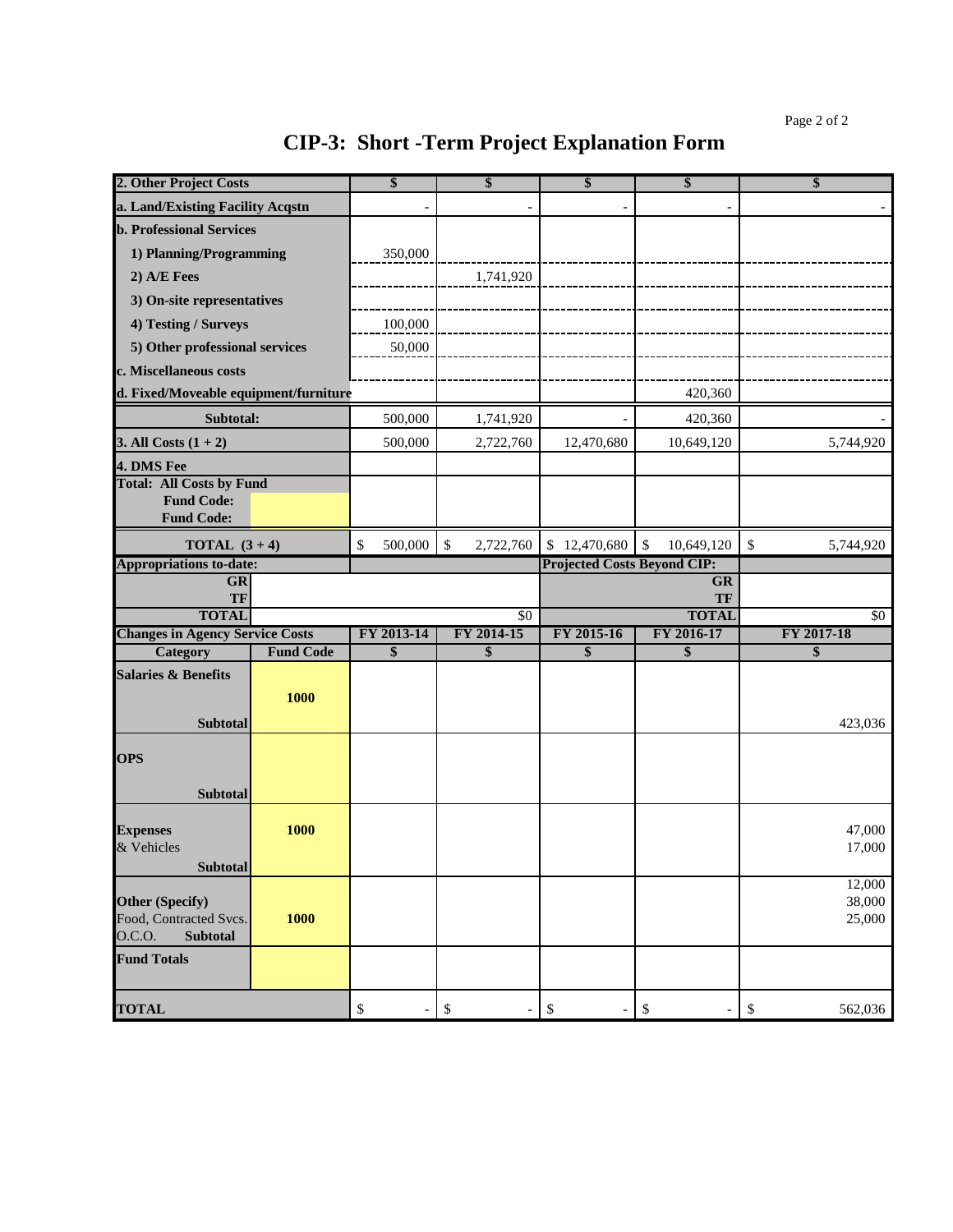| Agency:                               | <b>Department of Juvenile Justice</b> |                    |                                                                        | <b>Agency Priority:</b>     |                                    | 1             |                  |
|---------------------------------------|---------------------------------------|--------------------|------------------------------------------------------------------------|-----------------------------|------------------------------------|---------------|------------------|
| <b>Budget Entity and</b>              | <b>Detention Centers</b>              |                    |                                                                        | <b>Project Category:</b>    |                                    |               |                  |
| <b>Budget Entity Code:</b>            | 80400100                              |                    |                                                                        |                             |                                    | <b>SFM</b>    |                  |
| <b>Appropriation</b>                  |                                       |                    |                                                                        | <b>LRPP Narrative Page:</b> |                                    |               |                  |
| <b>Category Code:</b>                 | 080410                                |                    |                                                                        |                             |                                    |               |                  |
| <b>PROJECT TITLE:</b>                 |                                       |                    | West Palm Beach RJDC, Facility Replacement & Juvenile Assesment Center |                             |                                    |               |                  |
| <b>Statutory Authority:</b>           | FS 187.201(6)(b)1, Public Safety      |                    |                                                                        |                             |                                    |               |                  |
| To be Constructed by:                 |                                       | <b>Contract?</b>   |                                                                        | <b>Force Acct.?</b>         |                                    |               |                  |
|                                       |                                       | (Y/N)              | <b>YES</b>                                                             | (Y/N)                       | N <sub>O</sub>                     |               |                  |
| <b>Facility</b>                       | <b>Service</b>                        | <b>Planned</b>     | <b>User Stations</b>                                                   | <b>Existing</b>             | <b>New User</b>                    | <b>Space</b>  | <b>Net Area</b>  |
| <b>Type</b>                           | Load                                  | <b>Used Factor</b> | <b>Required</b>                                                        | <b>Stations</b>             | <b>Stations</b><br><b>Required</b> | <b>Factor</b> | <b>Required</b>  |
| 15. Confinement Unit                  |                                       |                    |                                                                        |                             |                                    |               |                  |
| 31. Judicial Facility                 | 150                                   | 1                  | 150                                                                    | 93                          | 57                                 | 96.5          | 77,350           |
| <b>Geog. Location:</b>                | West Palm Beach, FL                   |                    |                                                                        |                             |                                    |               |                  |
| <b>County:</b>                        | <b>Palm Beach County</b>              |                    |                                                                        |                             |                                    |               |                  |
| <b>Facility</b>                       | <b>Net Area</b>                       | <b>Efficiency</b>  | <b>Gross Area</b>                                                      | <b>Unit Cost</b>            | <b>Construction</b>                |               | <b>Occupancy</b> |
| <b>Type</b>                           | (sq. ft.)                             | <b>Factor</b>      | (sq. ft.)                                                              |                             | Cost                               |               | <b>Date</b>      |
| <b>Detention Center</b>               | 77,350                                | 0.85               | 91,000                                                                 | \$<br>248.00                | \$<br>22,568,000                   |               | Summer 2017      |
| Juvenile Assesment Ce                 |                                       |                    |                                                                        | \$                          | \$                                 |               |                  |
| <b>Schedule of Project Components</b> |                                       | FY 2013-14         | FY 2014-15                                                             | FY 2015-16                  | FY 2016-17                         |               | FY 2017-18       |
| <b>1. Basic Construction Costs</b>    |                                       | \$                 | \$                                                                     | \$                          | \$                                 |               | \$               |
| a. Construction Cost                  |                                       |                    |                                                                        | 7,673,120                   | 6,544,720                          |               | 4,062,240        |
| <b>b.</b> Permits, Inspections,       |                                       |                    |                                                                        |                             |                                    |               |                  |
| <b>Impact Fees</b>                    |                                       |                    | 451,360                                                                | 677,040                     |                                    |               |                  |
| c. Communication requirements         |                                       |                    |                                                                        |                             |                                    |               |                  |
| (conduits, wiring, etc.)              |                                       |                    |                                                                        |                             |                                    |               |                  |
| d. Utilities outside building         |                                       |                    |                                                                        | 451,360                     |                                    |               |                  |
| e. Site Development                   |                                       |                    |                                                                        |                             |                                    |               |                  |
| (roads, paving, etc.)                 |                                       |                    | 338,520                                                                | 564,200                     |                                    |               |                  |
| f. Energy efficient                   |                                       |                    |                                                                        |                             |                                    |               |                  |
| equipment                             |                                       |                    |                                                                        | 677,040                     | 1,692,600                          |               | 564,200          |
| g. Art allowance                      |                                       |                    |                                                                        |                             |                                    |               |                  |
| (F.S., Section 255.043)               |                                       |                    |                                                                        |                             |                                    |               |                  |
| h. Other                              |                                       |                    |                                                                        |                             |                                    |               |                  |
| Subtotal:                             |                                       |                    | 789.880                                                                | 10.042.760                  | 8,237,320                          |               | 4,626,440        |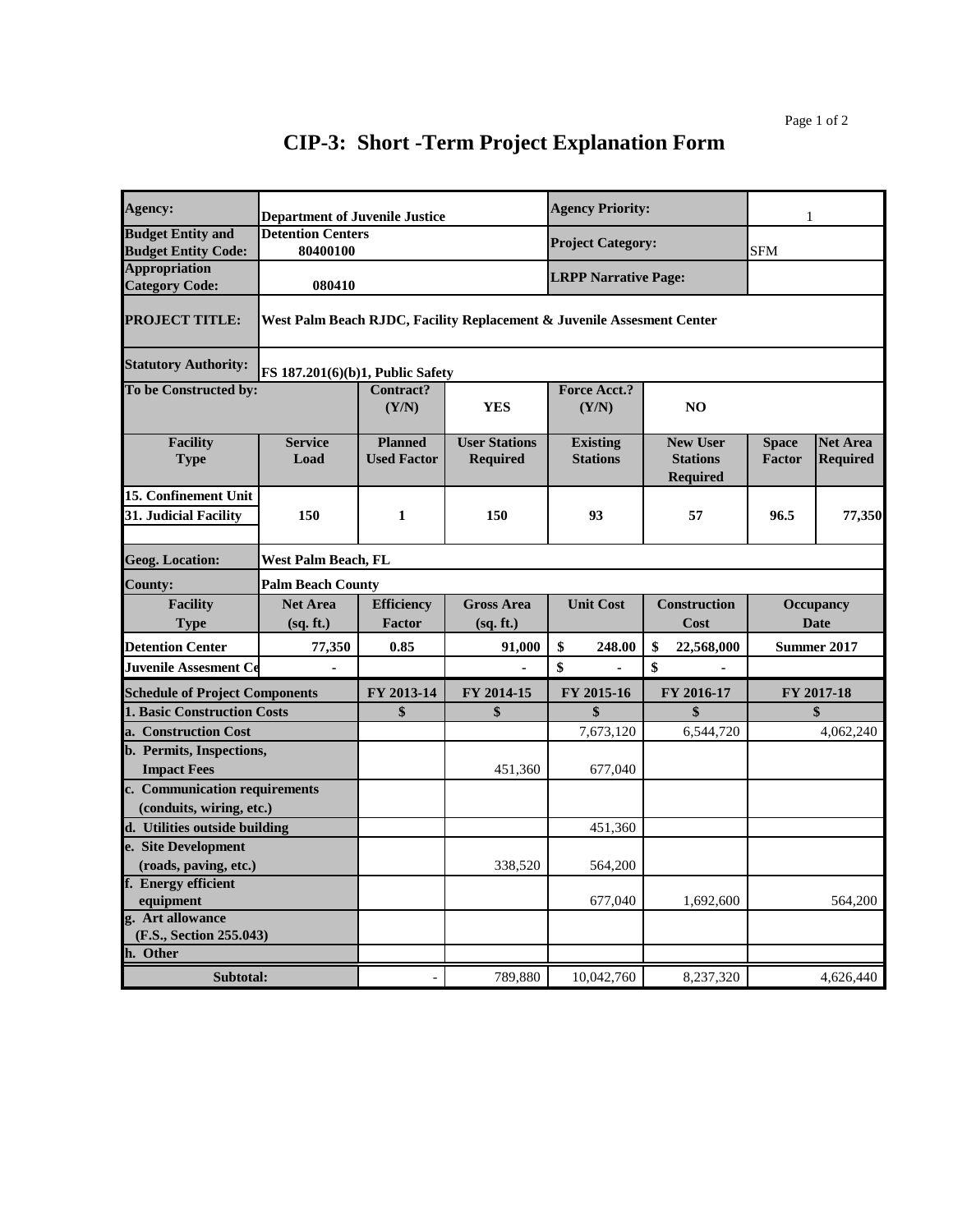| 2. Other Project Costs                      |                  | \$                             | S                       | \$                                 | \$                         | \$              |
|---------------------------------------------|------------------|--------------------------------|-------------------------|------------------------------------|----------------------------|-----------------|
| a. Land/Existing Facility Acqstn            |                  |                                |                         |                                    |                            |                 |
| <b>b. Professional Services</b>             |                  |                                |                         |                                    |                            |                 |
| 1) Planning/Programming                     |                  | 250,000                        |                         |                                    |                            |                 |
| 2) A/E Fees                                 |                  |                                | 1,405,440               |                                    |                            |                 |
| 3) On-site representatives                  |                  |                                |                         |                                    |                            |                 |
| 4) Testing / Surveys                        |                  | 100,000                        |                         |                                    |                            |                 |
| 5) Other professional services              |                  | 50,000                         |                         |                                    |                            |                 |
| c. Miscellaneous costs                      |                  |                                |                         |                                    |                            |                 |
| d. Fixed/Moveable equipment/furniture       |                  |                                |                         | 338,520                            |                            |                 |
| Subtotal:                                   |                  | 400,000                        | 1,405,440               | 338,520                            |                            |                 |
| 3. All Costs $(1 + 2)$                      |                  | 400,000                        | 2,195,320               | 10,381,280                         | 8,237,320                  | 4,626,440       |
| 4. DMS Fee                                  |                  |                                |                         |                                    |                            |                 |
| <b>Total: All Costs by Fund</b>             |                  |                                |                         |                                    |                            |                 |
| <b>Fund Code:</b>                           |                  |                                |                         |                                    |                            |                 |
| <b>Fund Code:</b>                           |                  |                                |                         |                                    |                            |                 |
| <b>TOTAL</b> $(3+4)$                        |                  | \$<br>400,000                  | \$<br>2,195,320         | \$10,381,280                       | $\mathcal{S}$<br>8,237,320 | \$<br>4,626,440 |
| <b>Appropriations to-date:</b><br><b>GR</b> |                  |                                |                         | <b>Projected Costs Beyond CIP:</b> | <b>GR</b>                  |                 |
| <b>TF</b>                                   |                  |                                |                         |                                    | TF                         |                 |
| <b>TOTAL</b>                                |                  |                                | $\overline{50}$         |                                    | <b>TOTAL</b>               | \$0             |
| <b>Changes in Agency Service Costs</b>      |                  | FY 2013-14                     | FY 2014-15              | FY 2015-16                         | FY 2016-17                 | FY 2017-18      |
| <b>Category</b>                             | <b>Fund Code</b> | \$                             | \$                      | \$                                 | \$                         | \$              |
| <b>Salaries &amp; Benefits</b>              |                  |                                |                         |                                    |                            |                 |
|                                             | 1000             |                                |                         |                                    |                            |                 |
|                                             |                  |                                |                         |                                    |                            |                 |
| <b>Subtotal</b>                             |                  |                                |                         |                                    |                            | 1,004,710       |
|                                             |                  |                                |                         |                                    |                            |                 |
| <b>OPS</b>                                  |                  |                                |                         |                                    |                            |                 |
| <b>Subtotal</b>                             |                  |                                |                         |                                    |                            |                 |
|                                             |                  |                                |                         |                                    |                            |                 |
| <b>Expenses</b>                             |                  |                                |                         |                                    |                            | 110,000         |
| & Vehicles                                  | 1000             |                                |                         |                                    |                            | 39,000          |
| <b>Subtotal</b>                             |                  |                                |                         |                                    |                            | 27,000          |
| <b>Other (Specify)</b>                      |                  |                                |                         |                                    |                            | 90,000          |
| Food, Contracted Svcs.                      | 1000             |                                |                         |                                    |                            | 58,000          |
| 0.C.O.<br><b>Subtotal</b>                   |                  |                                |                         |                                    |                            |                 |
| <b>Fund Totals</b>                          |                  |                                |                         |                                    |                            |                 |
| <b>TOTAL</b>                                |                  | \$<br>$\overline{\phantom{a}}$ | \$<br>$\qquad \qquad -$ | $\mathbb{S}$                       | \$<br>$\qquad \qquad -$    | \$<br>1,328,710 |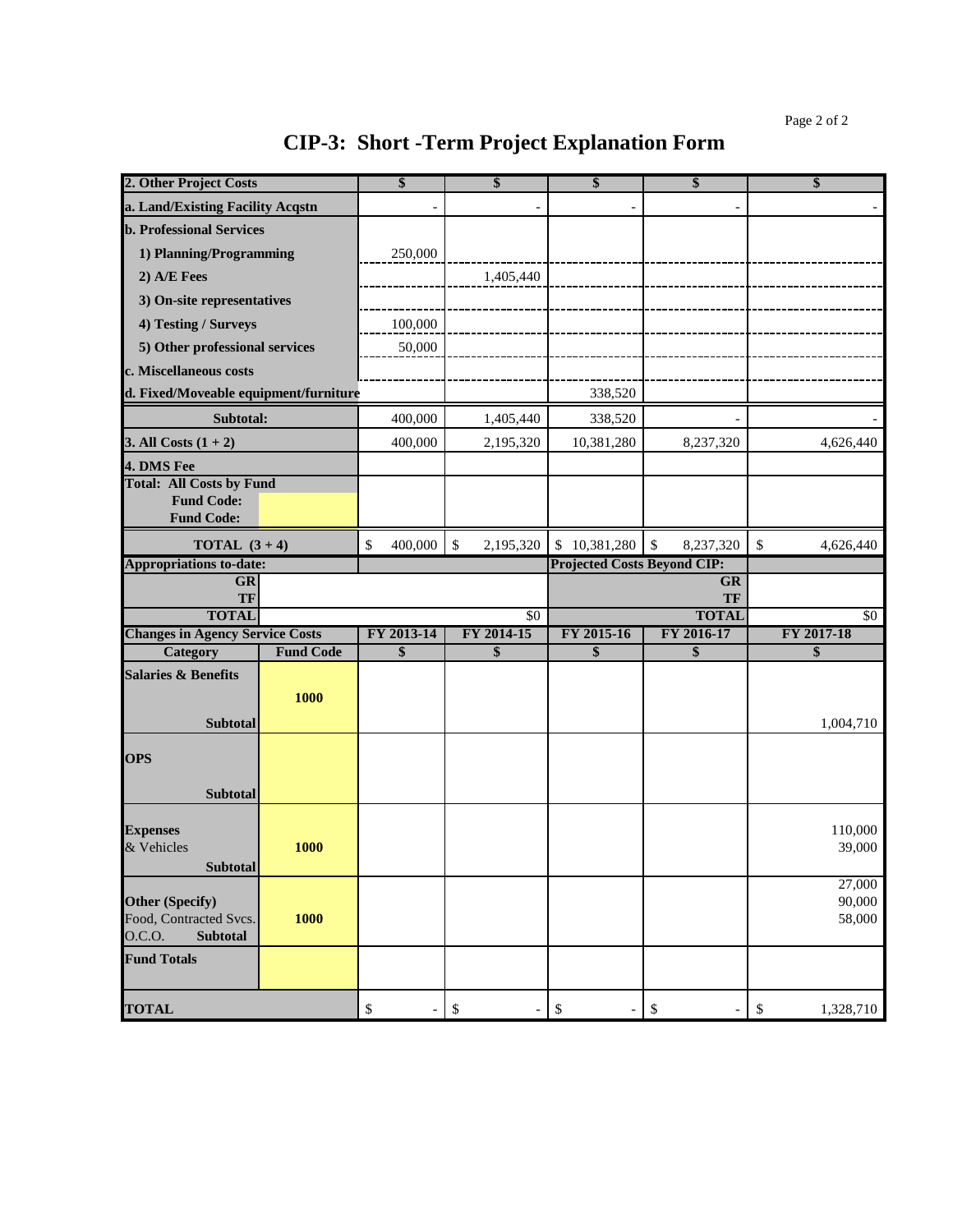### **DEPARTMENT OF JUVENILE JUSTICE**

### Residential Corrections Program **Secure Residential Commitment**

### **CIP-3 Project Explanation**





*Wansley Walters, Secretary*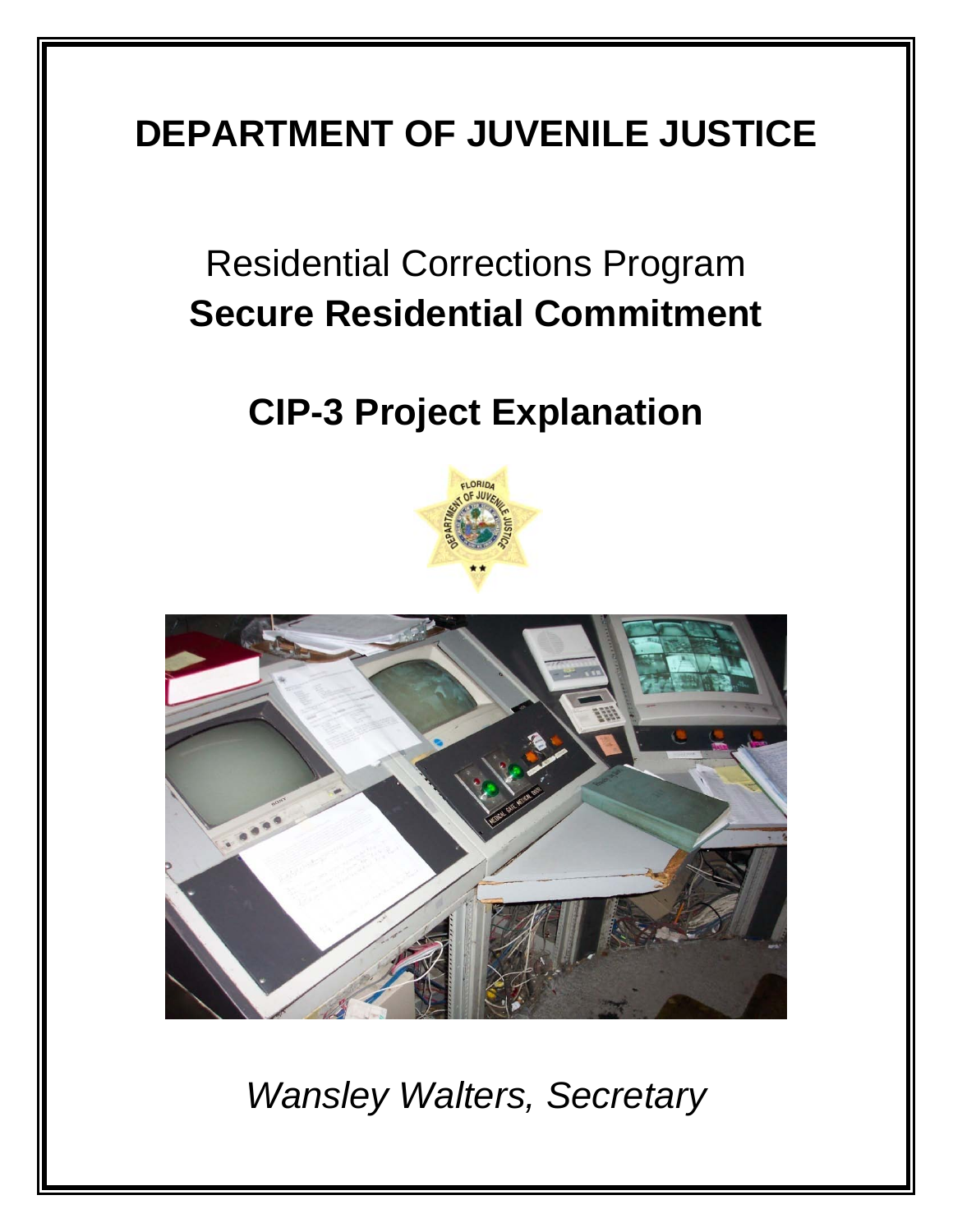| Agency:                                                                | <b>Juvenile Justice</b>                          |                                      |                                         | <b>Agency Priority:</b>            |                                                       |                               |                                    |
|------------------------------------------------------------------------|--------------------------------------------------|--------------------------------------|-----------------------------------------|------------------------------------|-------------------------------------------------------|-------------------------------|------------------------------------|
| <b>Budget Entity and</b><br><b>Budget Entity Code:</b>                 | <b>Secure Residential Commitment</b><br>80800200 |                                      |                                         | <b>Project Category:</b>           |                                                       | <b>SPTF</b>                   |                                    |
| <b>Appropriation</b><br><b>Category Code:</b>                          | 088126                                           |                                      |                                         | <b>LRPP Narrative Page:</b>        |                                                       |                               |                                    |
| <b>PROJECT TITLE:</b>                                                  | <b>Debt Servoce</b>                              |                                      |                                         |                                    |                                                       |                               |                                    |
| <b>Statutory Authority:</b>                                            | $216.15 - .016$ , F.S.                           |                                      |                                         |                                    |                                                       |                               |                                    |
| To be Constructed by:                                                  |                                                  | Contract?<br>(Y/N)                   | Y                                       | <b>Force Acct.?</b><br>(Y/N)       | Y                                                     |                               |                                    |
| <b>Facility</b><br><b>Type</b>                                         | <b>Service</b><br>Load                           | <b>Planned</b><br><b>Used Factor</b> | <b>User Stations</b><br><b>Required</b> | <b>Existing</b><br><b>Stations</b> | <b>New User</b><br><b>Stations</b><br><b>Required</b> | <b>Space</b><br><b>Factor</b> | <b>Net Area</b><br><b>Required</b> |
| <b>Juvenile Residential</b><br><b>Mental Health</b><br><b>Facility</b> | 165                                              | 1                                    | 165                                     | 165                                | $\bf{0}$                                              | 165                           | 59,648                             |
| <b>Geographic Location:</b>                                            | <b>Hastings</b>                                  |                                      |                                         |                                    |                                                       |                               |                                    |
| <b>County:</b>                                                         | <b>St. Johns</b>                                 |                                      |                                         |                                    |                                                       |                               |                                    |
| <b>Facility</b><br><b>Type</b>                                         | <b>Net Area</b><br>(square feet)                 | <b>Efficiency</b><br><b>Factor</b>   | <b>Gross Area</b><br>(square feet)      | <b>Unit Cost</b>                   | <b>Construction</b><br>Cost                           |                               | Occupancy<br><b>Date</b>           |
| <b>Secure Residential</b>                                              | 59,648                                           | 0.83                                 | 71,865                                  | \$<br>134.00                       | \$<br>9,658,658                                       |                               | 1999                               |
| <b>Schedule of Project Components</b>                                  |                                                  | FY 2013-14                           | FY 2014-15                              | FY 2015-16                         | FY 2016-17                                            | FY 2016-17                    |                                    |
| <b>1. Basic Construction Costs</b>                                     |                                                  | \$                                   | \$                                      | \$                                 | \$                                                    |                               | \$                                 |
| a. Construction Cost                                                   |                                                  |                                      |                                         |                                    |                                                       |                               |                                    |
| b. Permits, Inspections,<br><b>Impact Fees</b>                         |                                                  |                                      |                                         |                                    |                                                       |                               |                                    |
| c. Communication requirements                                          |                                                  |                                      |                                         |                                    |                                                       |                               |                                    |
| (conduits, wiring, etc.)                                               |                                                  |                                      |                                         |                                    |                                                       |                               |                                    |
| d. Utilities outside building<br>e. Site Development                   |                                                  |                                      |                                         |                                    |                                                       |                               |                                    |
| (roads, paving, etc.)                                                  |                                                  |                                      |                                         |                                    |                                                       |                               |                                    |
| f. Energy efficient                                                    |                                                  |                                      |                                         |                                    |                                                       |                               |                                    |
| equipment                                                              |                                                  |                                      |                                         |                                    |                                                       |                               |                                    |
| g. Art allowance                                                       |                                                  |                                      |                                         |                                    |                                                       |                               |                                    |
| (Section 255.043, Florida Statutes)<br>h. Other                        |                                                  |                                      |                                         |                                    |                                                       |                               |                                    |
|                                                                        |                                                  |                                      |                                         |                                    |                                                       |                               |                                    |
| Subtotal:                                                              |                                                  | \$                                   | \$                                      | \$                                 | \$                                                    | \$                            |                                    |

*Office of Policy and Budget - July 2012*